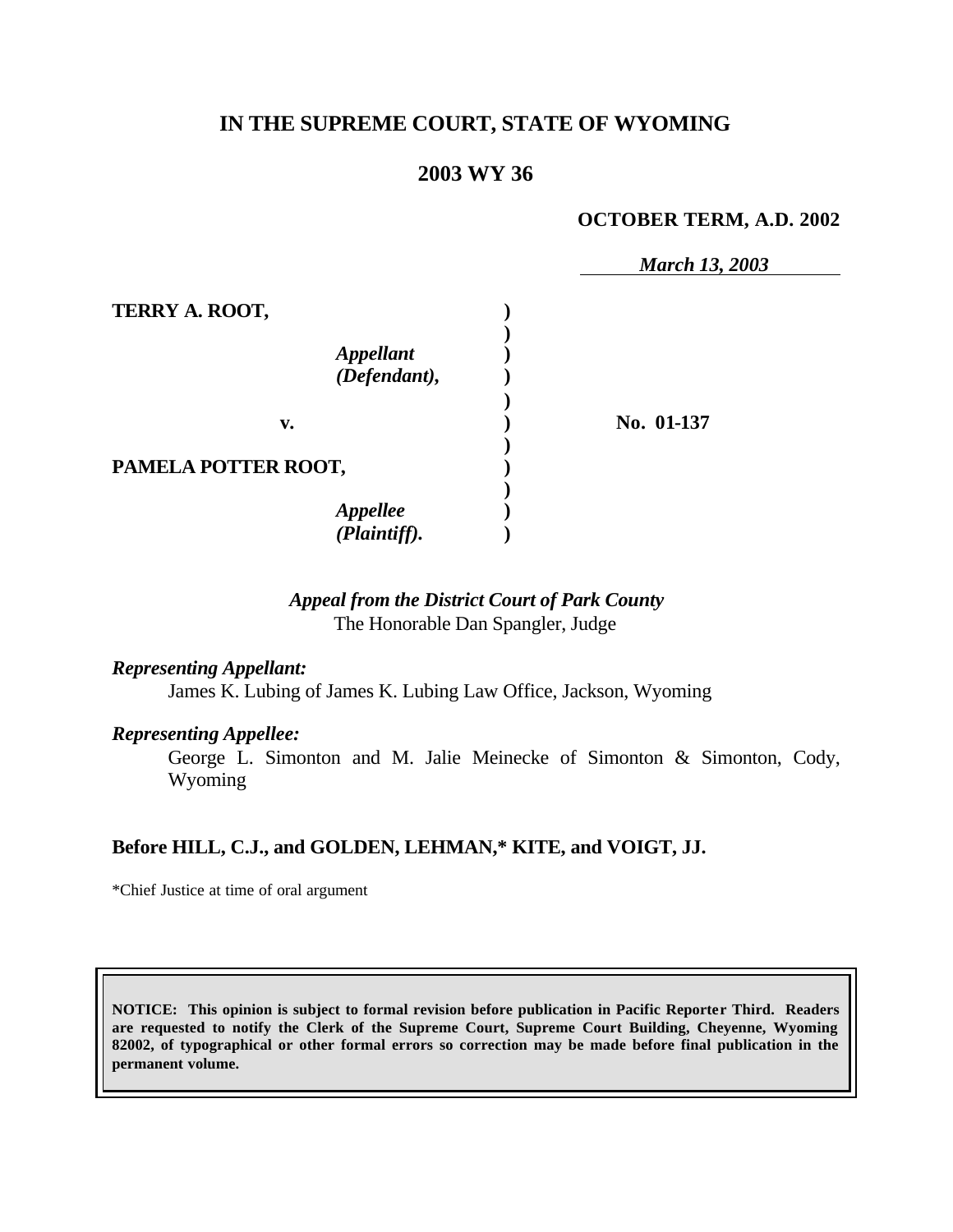KITE, Justice.

[¶1] Terry A. Root (the husband) and Pamela Potter Root (the wife) were married for almost eighteen years during which time the wife obtained a medical degree. After acquiring a pathology business in Cody and practicing there for several years, the wife filed for divorce. The trial court divided the marital property, including the value of the pathology business, equally between the parties. The husband appeals the trial court's division of property contending the value of the pathology business was too low and he was entitled to a larger share of the marital property because of the financial support he provided and the career sacrifices he made to further the wife's medical education.<sup>1</sup> We affirm the trial court's property division and remand the matter for conformation of the Decree of Divorce with the decision letter.

#### **ISSUES**

[¶2] The husband presents these issues for resolution:

I. Whether the Court abused its discretion in determining the value of the business as its decision was not supported by the evidence at trial.

II. Whether the Court abused its discretion in accepting opinion testimony from [the wife's] expert, as he was not qualified as an expert, and had done no substantive review of the value of the business.

III. Whether it was error for the Court not to take career sacrifices into account when determining property distribution.

IV. Whether it was error for the Court to allow [the wife] to deduct over three thousand dollars (\$3,000.00) per month for child support calculation purposes where such sum is clearly includable in her income pursuant to §20-2-  $303(a)(ii) \& (iii)$ .

The wife frames the issues in the following manner:

I. Did the trial court abuse its discretion in determining the value of Big Horn Basin Pathology?

<sup>&</sup>lt;sup>1</sup> The parties stipulated to remand of the child support issue, and this court issued an order on February 14, 2002, remanding the matter to the trial court.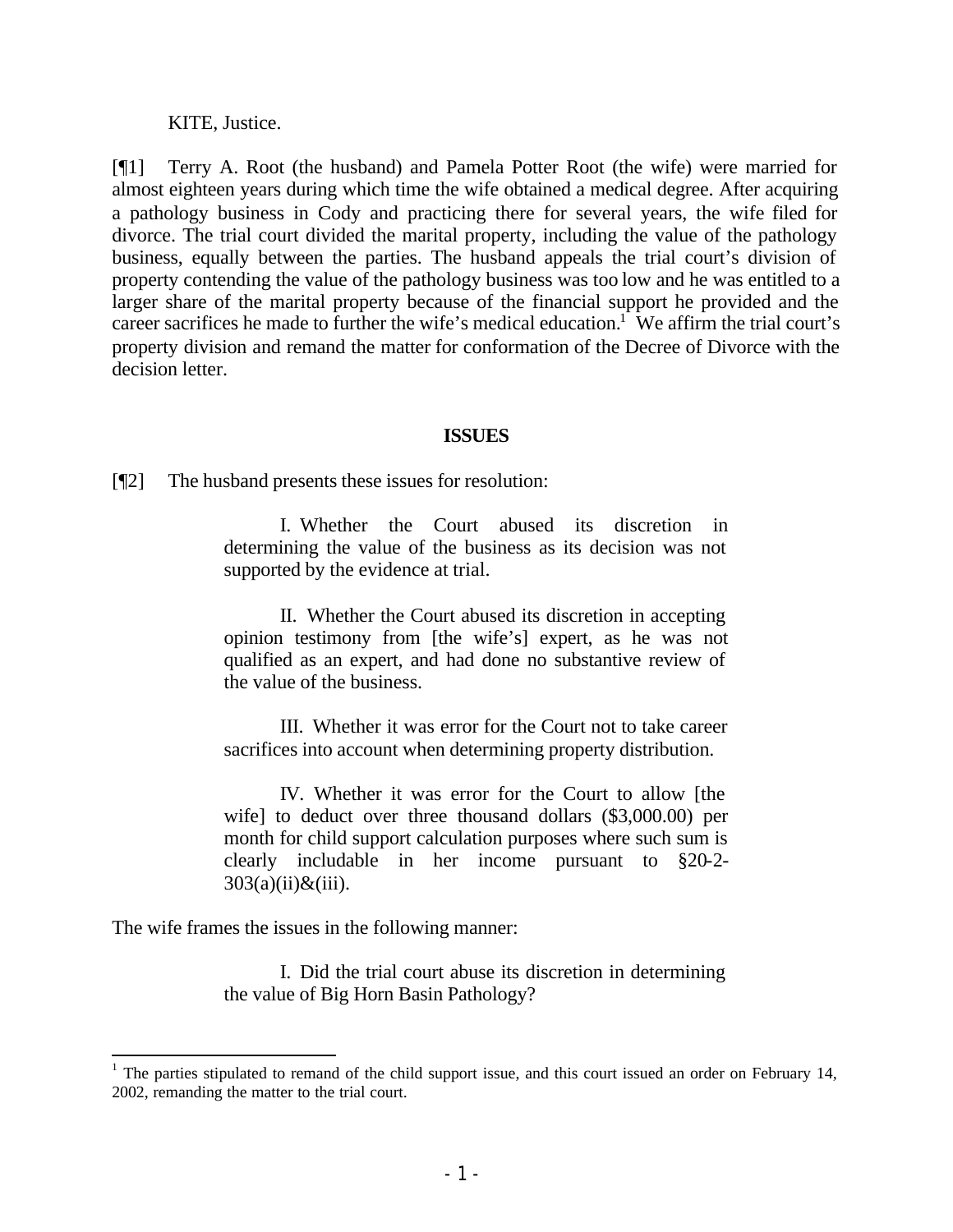II. Did the trial court abuse its discretion in considering the expert testimony?

III Did the trial court abuse its discretion in the manner in which it determined the marital sacrifices issue?

IV. Did the court properly consider the parties['] financial affidavits in determining the child support calculations?

# **FACTS**

[¶3] The applicable standard of review requires we consider only the evidence in favor of the successful party, ignore the evidence of the unsuccessful party, and grant to the successful party every reasonable inference that can be drawn from the record. *Belless v. Belless*, 2001 WY 41, ¶6, 21 P.3d 749, ¶6 (Wyo. 2001). For this reason, we consider the facts in a manner most favorable to the wife as the prevailing party in the trial court.

[¶4] The husband and the wife married on July 16, 1983. At the time, the husband worked for the United States Forest Service as a wildlife biologist and expressed an interest in attending law school. The wife was a licensed practical nurse, held a degree in journalism, and intended to go to medical school. She had saved some money to fund her medical school costs prior to meeting and marrying the husband. In the spring before the marriage, the husband took steps to apply to law school but did not pursue this career option any further. The wife applied to medical school. After the marriage, she attended Creighton University Medical School in Nebraska through the University of Wyoming contract program which pays a portion of the student's school costs in exchange for a commitment to practice in Wyoming for a period of time upon graduation. The husband took a series of jobs which were essentially lateral transfers in order to remain close to the wife while she attended school. The wife gave birth to three children while she was attending medical school. Both spouses contributed to the family's living expenses, the husband through his full-time work and the wife through her intermittent, part-time work. The wife graduated from medical school in 1989 and completed her residency in 1994 at which time the family moved to Wyoming.

[¶5] The husband took a job at the National Elk Refuge in Jackson Hole, and, because the wife could not find suitable employment in Jackson, she and children moved to Cody where she commenced work for a pathologist at Big Horn Basin Pathology, Inc. In 1996, the wife entered into an agreement with the pathologist to purchase his business for \$30,000 to be paid over five years. Also in 1996, the husband moved to Cody and took a job with the United States Fish and Wildlife Service as well as developing a radon detection and control business and doing some consulting for Integrated Pest Management. The husband also worked at various times for the pathology business as secretary/treasurer, general business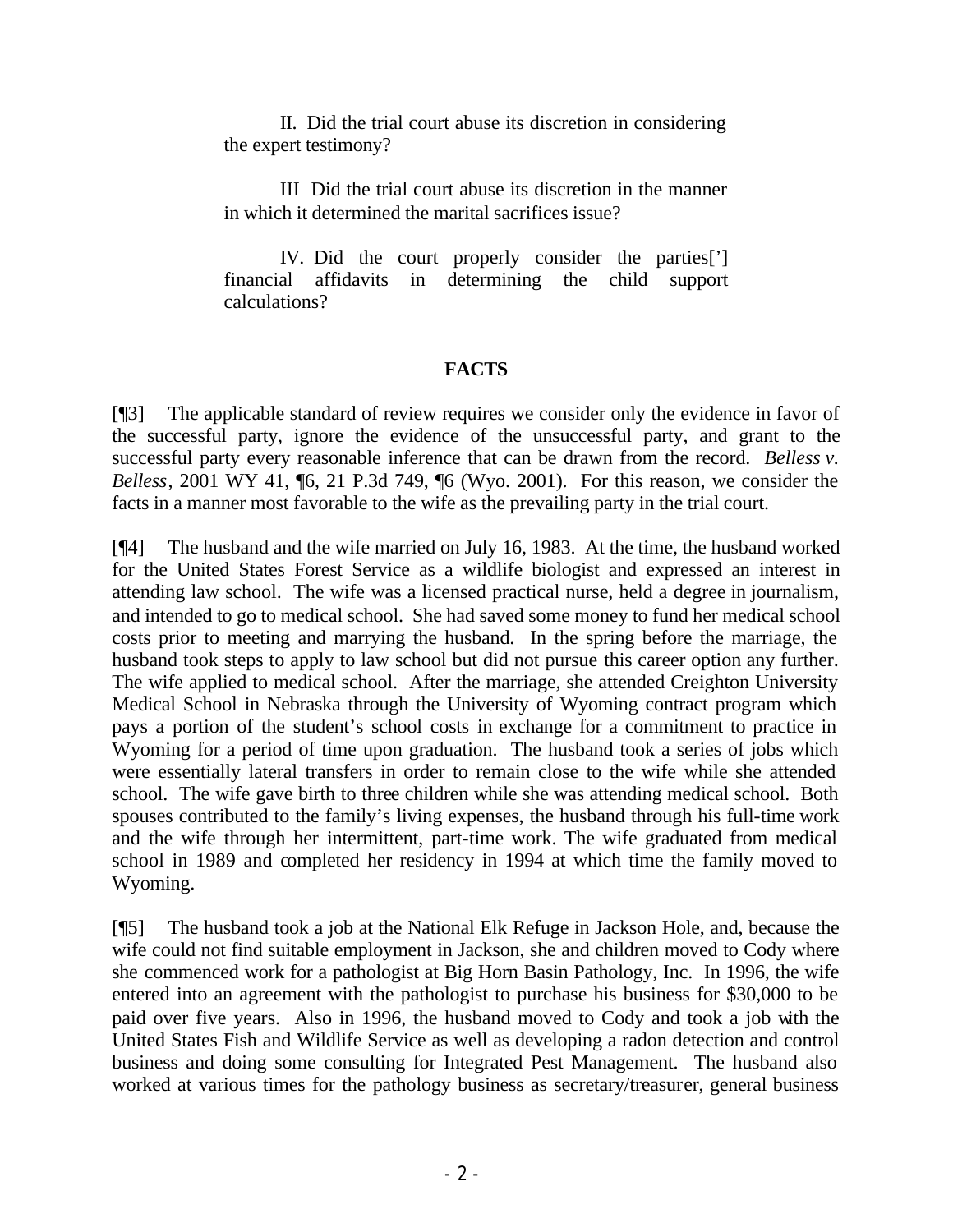manager, and bookkeeper. The purchase price of the pathology business was completely paid by July of 1999.

[¶6] The couple's marital difficulties began in 1988, and they attended marriage counseling. In early September of 1999, the wife's friend told her that the husband was preparing to file for divorce. The wife responded by filing for divorce against the husband on September 8, 1999. In October 1999, approximately one month after the divorce action was filed, the parties jointly applied for a loan to purchase the residence the husband was living in at the time of the divorce trial. In the loan application, signed by both the husband and the wife, the pathology stock was listed with a value of \$30,000. In January 2000, the husband ceased working for the pathology business.

[¶7] The parties vigorously litigated the appropriate and equitable division of property during a three-day divorce trial held in February 2001. Both parties submitted expert testimony regarding the manner in which the pathology business should be appraised. The wife's expert provided no opinion as to the specific value of the business; however, he did testify the value should be determined by adding the accounts receivable, discounted for monthly fluctuations and expenses, to the value of the hard assets. He contended there was no "blue sky" or good will because the business was wholly dependent on the wife's medical expertise. The wife testified the hard assets were worth \$30,000, and a summary of the business records from July 1, 1999, through October 31, 2000, prepared in response to discovery requests indicated the accounts receivable were \$72,481.50 without deductions for expenses. She acknowledged that one piece of equipment had been purchased for \$40,000 since the acquisition of the business, but she did not believe it was worth very much on resale. The husband's expert estimated the accounts receivable and the value of the good will based on the annual gross income generated and industry statistics to value the business at \$394,772. The trial court determined the business was worth \$50,000 and awarded \$25,000 of that amount to the husband. The remainder of the marital estate was also divided equally between the husband and the wife. We observe, although not raised by the parties, the Decree of Divorce did not reflect the \$25,000 award to the husband and did not appear to comply with W.R.C.P. 58(a) which requires both parties approve orders as to form. The wife, however, does not contest that the husband should receive the \$25,000. The husband appealed contending the trial court erred by undervaluing the pathology business and not awarding him a larger proportion of the marital property to compensate him for his contributions to, and sacrifices for, the wife's medical career.

### **STANDARD OF REVIEW**

[¶8] We have often acknowledged:

There are few rules more firmly established in our jurisprudence than the proposition that the disposition of marital property is committed to the sound discretion of the district court. Judicial discretion is made up of many things, including conclusions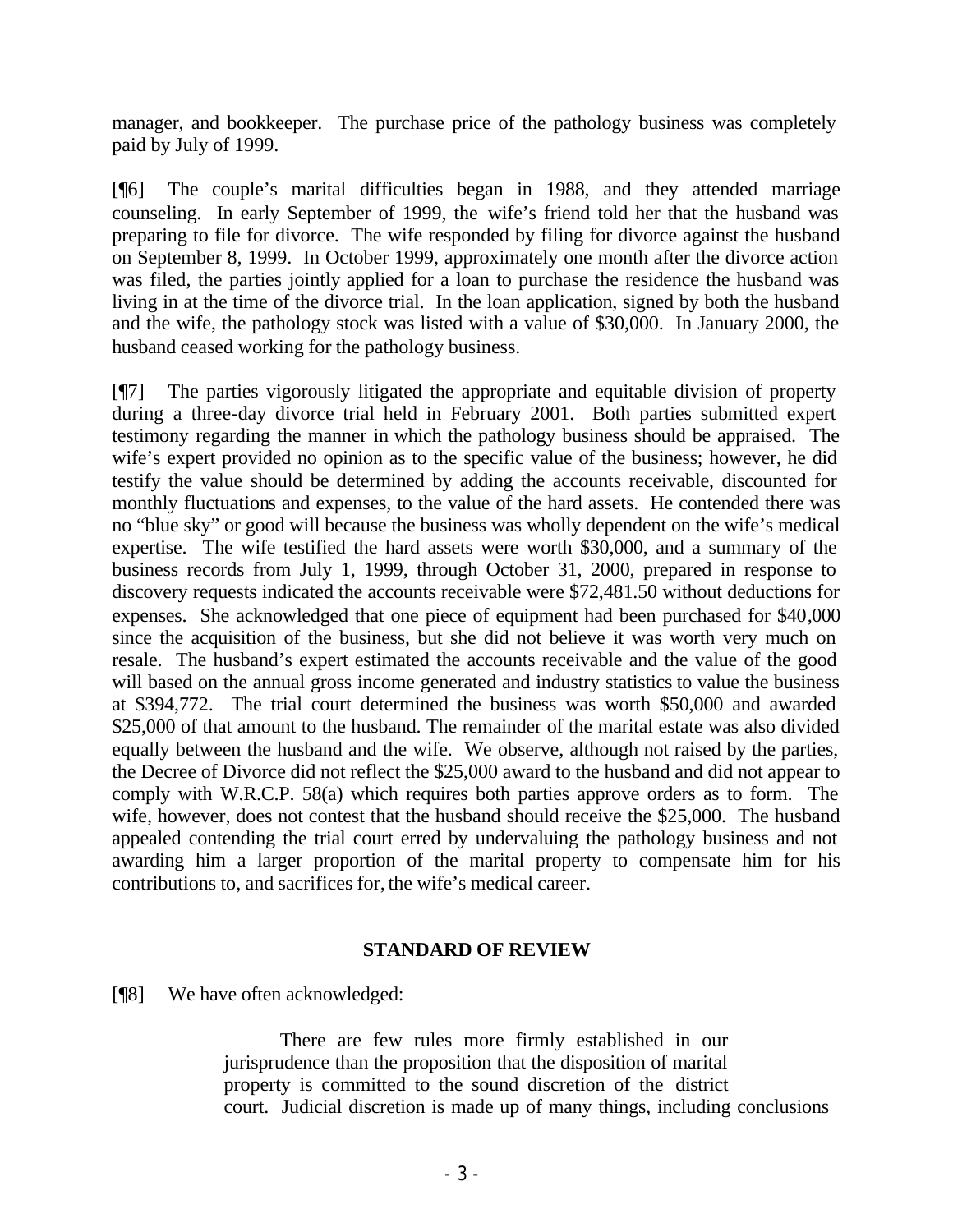reached from objective criteria, as well as exercising sound judgment with regard to what is right under the circumstances and without doing so arbitrarily or capriciously. We are required to ask ourselves whether the trial court could reasonably conclude as it did and whether any facet of its ruling was arbitrary or capricious.

*Holland v. Holland*, 2001 WY 113, ¶8, 35 P.3d 409, ¶8 (Wyo. 2001). As noted above, we consider the prevailing party's evidence to be true and give every reasonably drawn inference to it while we disregard all conflicting evidence. *Hensley v. Hensley*, 896 P.2d 115, 115 (Wyo. 1995) (per curiam). Further, property divisions are complex and therefore require the trial court, in its discretion, to assess what is right under the circumstances while considering the respective merits and needs of the parties. *McCulloh v. Drake*, 2001 WY 56, ¶15, 24 P.3d 1162, ¶15 (Wyo. 2001). "An abuse of discretion occurs when the property disposition shocks the conscience of this court and appears to be so unfair and inequitable that reasonable people cannot abide it." *Hall v. Hall*, 2002 WY 30, ¶12, 40 P.3d 1228, ¶12 (Wyo. 2002).

## **DISCUSSION**

## **A. Expert Witness Testimony**

[¶9] On appeal, the husband contends, for the first time, the wife's expert, Lawrence McGovern, was not qualified to provide an expert opinion regarding the value of the business. It is interesting to note the husband actually tried to retain Mr. McGovern as his expert prior to trial. Further, the husband made no objection to this witness' qualifications or expertise prior to or during trial. *See Alexander v. Meduna*, 2002 WY 83, ¶21, 47 P.3d 206, ¶21 (Wyo. 2002); *Daubert v. Merrell Dow Pharmaceuticals, Inc.,* 509 U.S. 579, 592-93 (1993). He did make a number of objections to Mr. McGovern's testimony on the basis that Mr. McGovern lacked foundation for his opinions, and the trial court, for the most part, overruled these objections. We generally will not address issues raised for the first time on appeal. *Parsons v. Parsons*, 2001 WY 62, ¶13, 27 P.3d 270, ¶13 (Wyo. 2001); *Pace v. Pace*, 2001 WY 43, 122, 22 P.3d 861, 122 (Wyo. 2001). Furthermore, as we remarked in *Betzle v. State*, 847 P.2d 1010, 1022 (Wyo. 1993):

> Had an objection been posed to the expertise of this witness on the ground that [he] lacked the qualification or training essential to an expression of an opinion as an expert in [his] field or if voir dire had been requested with respect to [his] qualifications, as a party must do to assign as error the lack of expertise, we would have a more adequate record to consider.

[¶10] Mr. McGovern was an independent consultant who provided advice to a variety of medical concerns, including Harvard Medical School, regarding the acquisition and sale of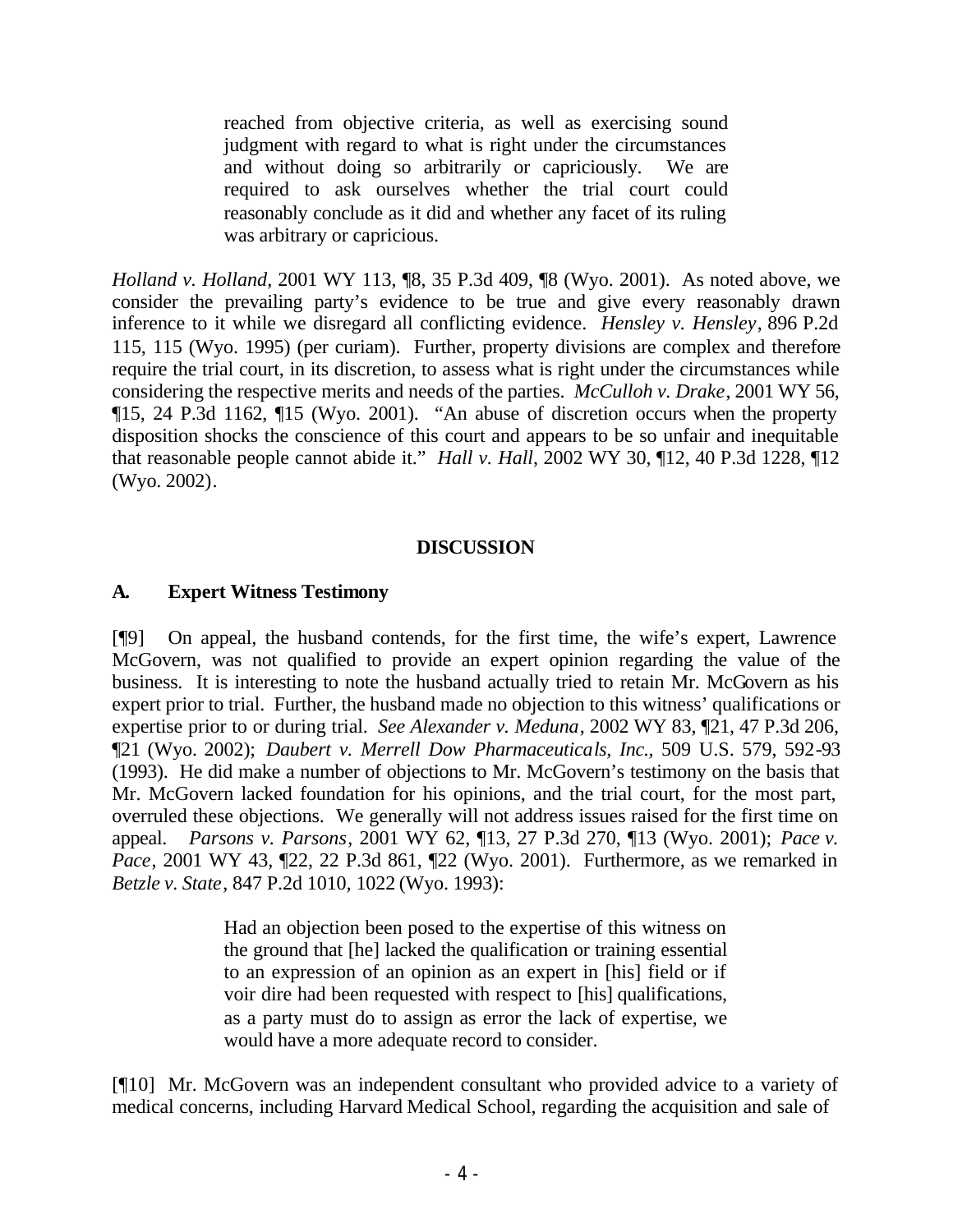medical practices and physician recruitment. Although Mr. McGovern did not have a college degree, he had over fourteen years of practical experience in the acquisition and operation of medical practices and had worked in administration in the medical field since the 1970s. He also had knowledge of the medical communities in northwest Wyoming and adjacent areas of Montana. Given that evidence, we cannot conclude the trial court abused its discretion by permitting him to testify. Unless an expert witness is clearly unqualified, questions concerning the nature of his qualifications normally go to the weight accorded the witness' testimony rather than the admissibility of his testimony. *Seivewright v. State*, 7 P.3d 24, 31 (Wyo. 2000).

### **B. Value of the Business**

[¶11] The husband failed to persuade the trial court that the pathology business was worth substantially more than the purchase price plus the value of the hard assets. In this appeal, he asks this court to substitute its judgment for that of the trial court. To do so, we must be convinced the trial court abused its broad discretion in dividing the marital property. After a careful review of the record, we are not convinced any such abuse of discretion occurred. The husband alleges the trial court's findings do not provide sufficient detail concerning the court's reasoning regarding the value of the pathology business. This argument lacks merit because the record does not reflect a request for special findings pursuant to W.R.C.P.  $52(a)^2$ was ever made. Without such a request, we presume the trial court made all appropriate findings supported by the evidence.

> A failure of a court to mention the specific factors does not mean that they were not considered. *In the absence of special findings of fact, this court considers that the judgment of the trial court carries with it every finding of fact necessary to*

 <sup>2</sup> W.R.C.P. 52(a) provides:

<sup>(</sup>a) General and Special Findings by Court. Upon the trial of questions of fact by the court, or with an advisory jury, it shall not be necessary for the court to state its findings, except generally for the plaintiff or defendant, unless one of the parties requests it before the introduction of any evidence, with the view of excepting to the decision of the court upon the questions of law involved in the trial, in which case the court shall state in writing its special findings of fact separately from its conclusions of law; provided, that without such request the court may make such special findings of fact and conclusions of law as it deems proper and if the same are preserved in the record either by stenographic report or by the court's written memorandum, the same may be considered on appeal. Requests for findings are not necessary for purposes of review. The findings of a master, to the extent that the court adopts them, shall be considered as the findings of the court. Findings of fact and conclusions of law are unnecessary on decisions of motions under Rules 12 or 56 or any other motion except as provided in subdivision (c) of this rule.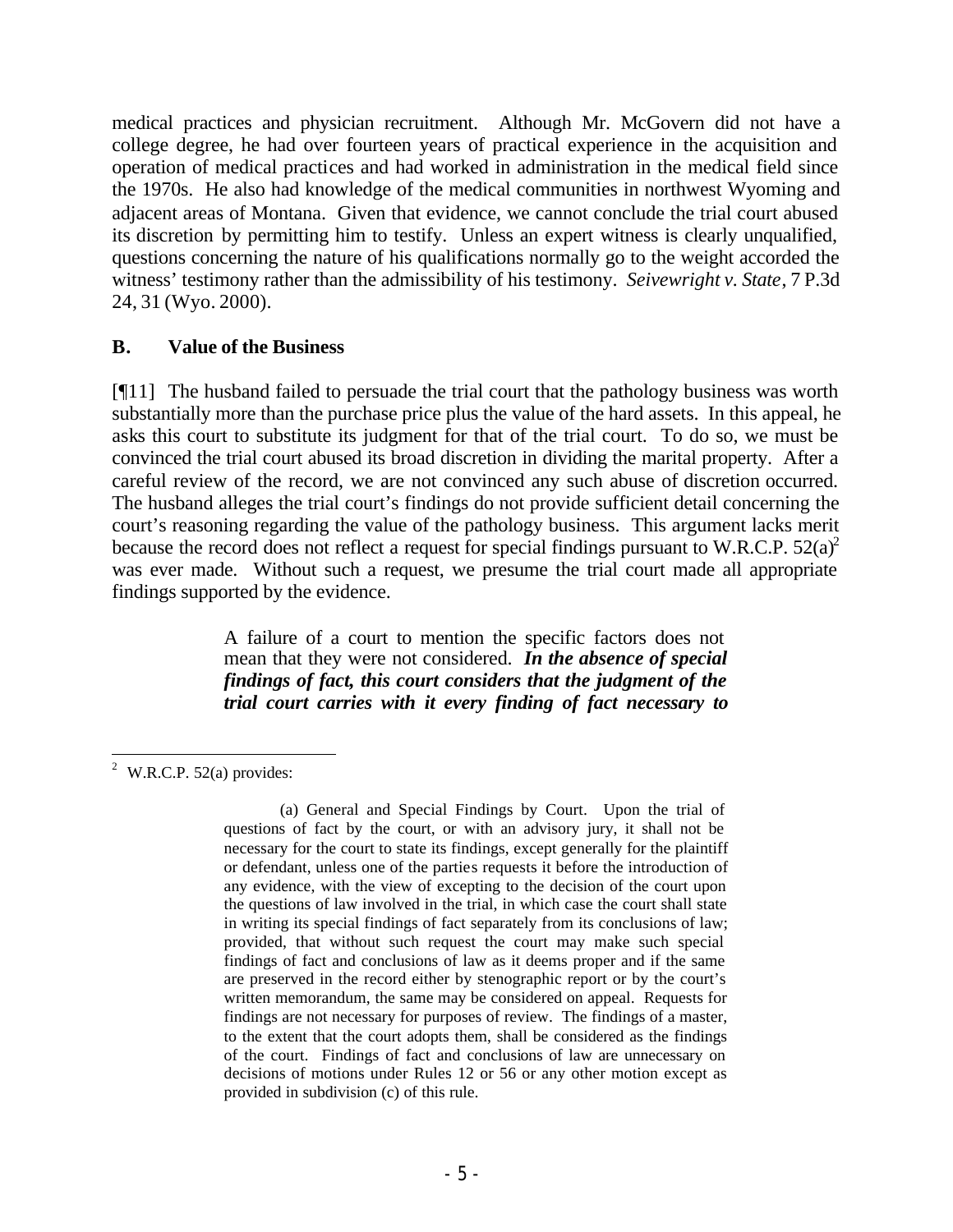*support the judgment and decree.* It is not a function of this court to divide property in the first instance.

*Barney v. Barney*, 705 P.2d 342, 345 (Wyo. 1985) (citations omitted & emphasis added); *see also Parsons*, 2001 WY 62, ¶11.

[¶12] We agree the record must contain sufficient evidence to support the court's distribution of property. *Bricker v. Bricker*, 877 P.2d 747, 751 (Wyo. 1994). We have held the trial court does not abuse its discretion when it values contested property within the range of both parties' appraisals. *McLoughlin v. McLoughlin*, 996 P.2d 5, 7 (Wyo. 2000). We have also held, when the value of the parties' business property is questioned, even though an appraisal "may" be helpful, it is not absolutely necessary. *Bricker,* 877 P.2d at 751; *Klatt v. Klatt*, 654 P.2d 733, 737 (Wyo. 1982). In this instance, the trial court's value of \$50,000 was reasonable when considered in light of the evidence.

[¶13] Approximately one month after the divorce action was filed, the husband signed a loan application in which he and the wife listed the value of the pathology stock at \$30,000. The mortgage application form provided, immediately preceding the parties' signatures:

> I/We certify that the information provided in this application is true and correct as of the date set forth opposite my/our signature(s) on this application *and acknowledge my/our understanding that any intentional or negligent misrepresentation(s) of the information contained in this application may result in civil liability and/or criminal penalties* . . . and liability for monetary damages to the Lender, its agents, . . . and any other person who may suffer any loss due to reliance upon any misrepresentation which I/we have made on this application.

(Emphasis added.) The parties made this application in order to purchase the residence the husband was living in at the time of the divorce trial. The husband contends the wife completed the application, and he did not read it. However, he did certify the information was correct and directly benefited from the loan which funded the purchase of his personal residence.

[¶14] The wife contended the value of the business should be determined by adding the accounts receivable, properly discounted for expenses, to the value of the hard assets. She testified outstanding accounts receivable were approximately \$72,000, the acquisition price was \$30,000, and assets purchased after acquisition were not of significant value. While arguing expenses must be considered and deducted from the accounts receivable, the wife did not provide the court with the amount of those expenses.

[¶15] The husband's expert, Richard Holdren, took an entirely different tack contending industry data supported a much higher value based upon the business' gross annual income,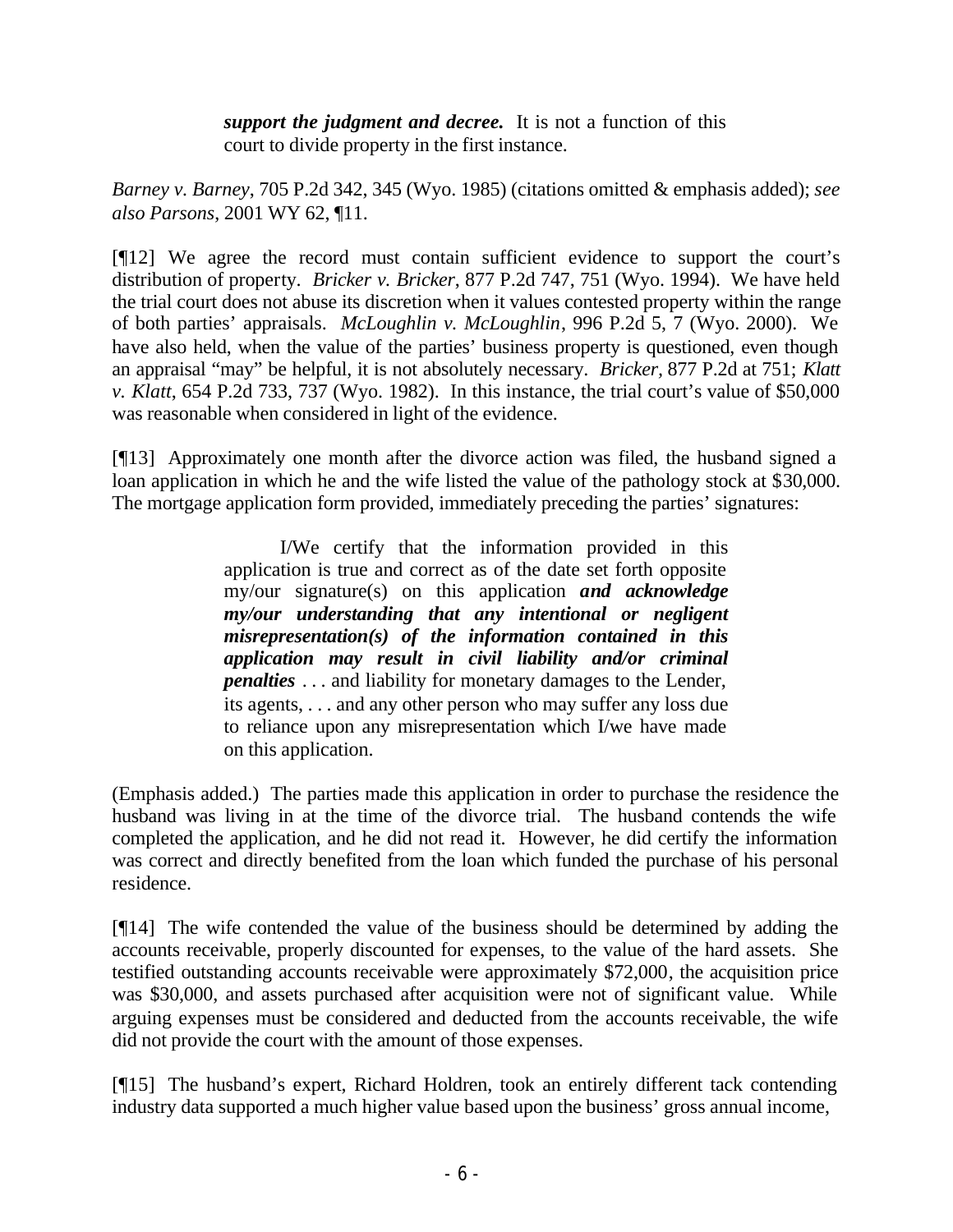which was over \$500,000 in 1999 and over \$750,000 in 2000, and the good will. While Mr. Holdren was certainly qualified to perform an appraisal of a pathology business, having performed approximately 1,500 such appraisals nationwide, he had no knowledge of the business climate for a pathology business in Wyoming in general, or specifically in the Big Horn Basin. He admitted he did not have all the financial information he usually relied on to value such a business, such as accurate records of accounts receivable and expenses, and he had to estimate certain figures from trade sources. In addition, he admitted his evaluations usually exceeded the actual sales price for the businesses by twenty percent and were usually inflated by twelve percent for a sales commission. Despite his lack of knowledge of the local market conditions for a pathology practice, he calculated a good will value for the business of \$206,243.33 and incorporated this figure with his other computations to conclude the business was worth \$394,772. The trial court discounted Mr. Holdren's opinion as follows:

> The Big Horn Basin Pathology business is awarded to [the wife]. It has a reasonable fair market value of \$50,000. [The wife] shall pay [the husband] \$25,000 for his share. I do not find that there is any "goodwill" value to this business. Its income is solely dependent upon the work and skills of [the wife]. These are not assets that can be sold to another physician. For the most part, the business contracts can be terminated by either party on short notice. Their value cannot be transferred but depends upon the efforts and skills of the physician in charge of the business. **[***The husband's***]** *expert did not have sufficient information to deliver a persuasive opinion as to* **[***the***]** *value of the business. He did not consider the purchase price paid by* **[***the wife***]***. He did not have any comparable sales figures nor any offers to purchase this business.* When the parties applied for a loan in October of 1999, they valued the business at \$30,000.

(Emphasis added.)

[¶16] A failure of proof by a party upon whom the burden of proof rests must accrue to the benefit of the party who opposes the issue. *Klatt*, 654 P.2d at 737; *Hendrickson v. Hendrickson*, 583 P.2d 1265, 1268 (Wyo. 1978). The wife came forward with evidence, though perhaps not overwhelming in nature, of the value of the business. Once the wife made a prima facie showing, the evidence was entitled to stand unless controverted. *Ferguson v. Ferguson*, 481 P.2d 658, 659 (Wyo. 1971). If evidence was available which would have refuted this proof, it was incumbent upon the husband to produce it at the trial. *Id.* This is the essence of our adversarial process. The husband's expert was not provided all the information necessary to make a more credible appraisal. The trial court discounted his opinion for this reason. It is reasonable to infer that the husband, as the former secretary/treasurer and business manager, had knowledge of the business and what records would exist regarding the value. The husband asserts the wife thwarted his efforts to obtain the detailed financial information necessary to perform a more thorough analysis. The wife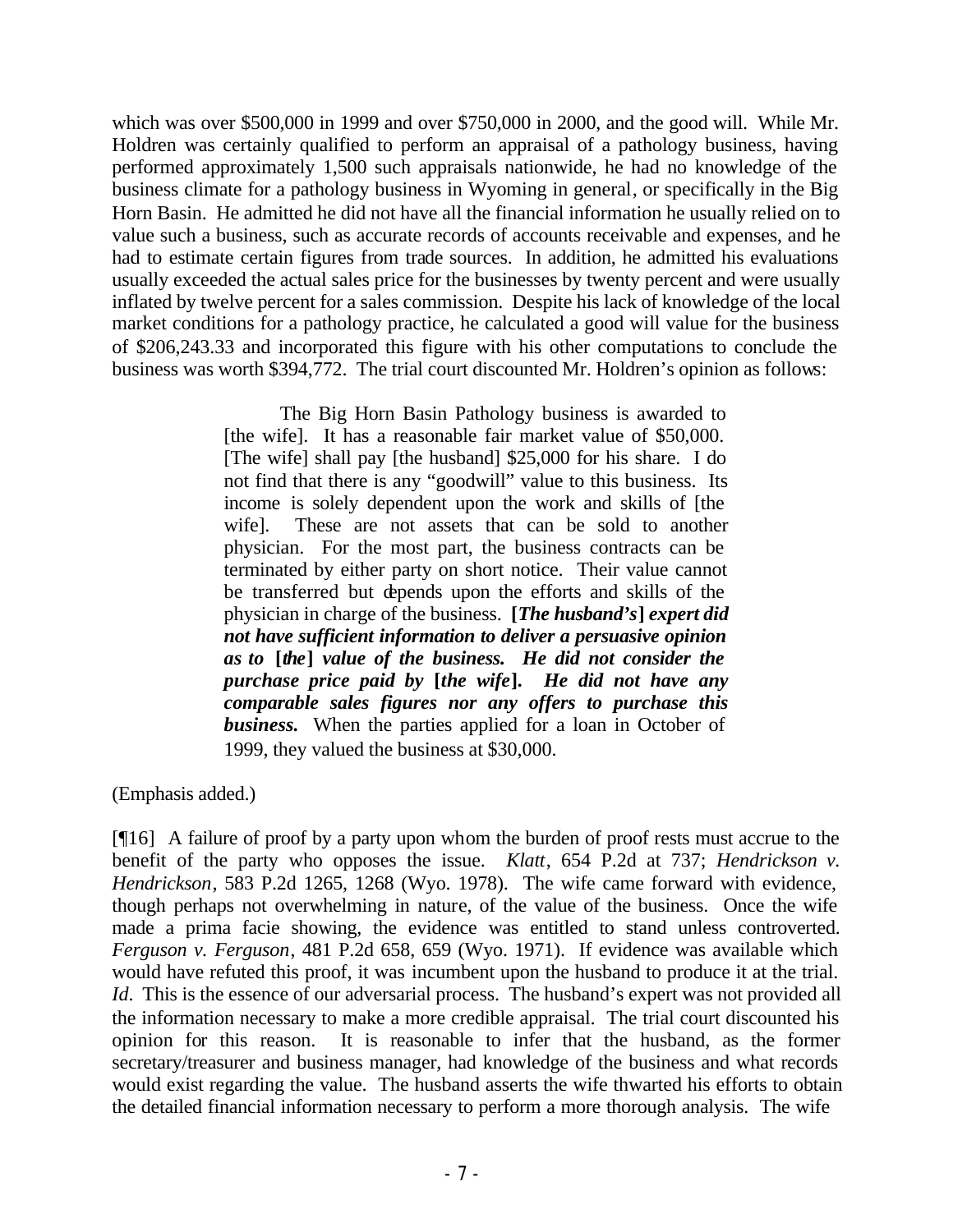contends she had no independent knowledge of the details of the business finances and she advised the husband he could obtain any information he required from the accountant and the current business manager. The husband's counsel conceded at oral argument before this court that the husband did not pursue a motion to compel in order to obtain the necessary financial information though the action had been pending for over a year.

[¶17] The husband's complaint that the trial court completely disregarded accounts receivable in its determination of value is unfounded. The \$50,000 value exceeded both parties' estimates of the value of the "hard assets" by \$20,000; consequently, we can infer some value for the accounts receivable was included. A reasonable interpretation of the evidence supports some deduction from the estimated accounts receivable for expenses and uncollectable accounts. The court made a reasonable judgment given the limited help it received from the parties in determining the exact amount of those deductions. In addition, if the husband's valuation of \$394,772 is reduced to account for the thirty-two percent padding that his expert conceded may have occurred in his appraisal and to exclude the \$206,243.33 good will value rejected by the trial court, only \$62,201.63 remain. The trial court's value of \$50,000 is well within the range of that number and the wife's number.

[¶18] In *Holland*, 2001 WY 113, the husband similarly complained about the district court's division of marital property and argued the court should have explained a portion of the award to the wife which appeared to be intended to balance the disparity created by the award of an investment account to the husband. This court responded:

> Husband contends that this Court must be able to ascertain with certainty what the basis for that \$135,000.00 payment is. The contrary is true. Husband had the burden of demonstrating that the evidence adduced before the district court did not support the property distribution as a whole. This he has failed to do.

2001 WY 113, ¶9. We find ourselves in the same predicament here. The husband, despite not requesting findings pursuant to W.R.C.P. 52(a), complains that the trial court did not explain the basis for its determination of the value for the business. However, the record contains adequate evidence to support a value in the range of the court's finding, and the trial court found the husband's evidence of a higher value to be unpersuasive. Given those facts, we cannot conclude the trial court abused its discretion in determining the pathology business was worth \$50,000.

# **C. Equitable Division of Marital Estate**

[¶19] The husband contends he facilitated the wife's efforts to obtain her medical degree by supporting her while she went to medical school, at the expense of his own career, which allowed her to ultimately earn substantially more money than he was earning. He described accepting lateral transfers instead of promotions in order to remain close to the wife and support her and their family during her schooling. He claimed he was the primary financial support and caretaker for the family during this time and he gave up attending law school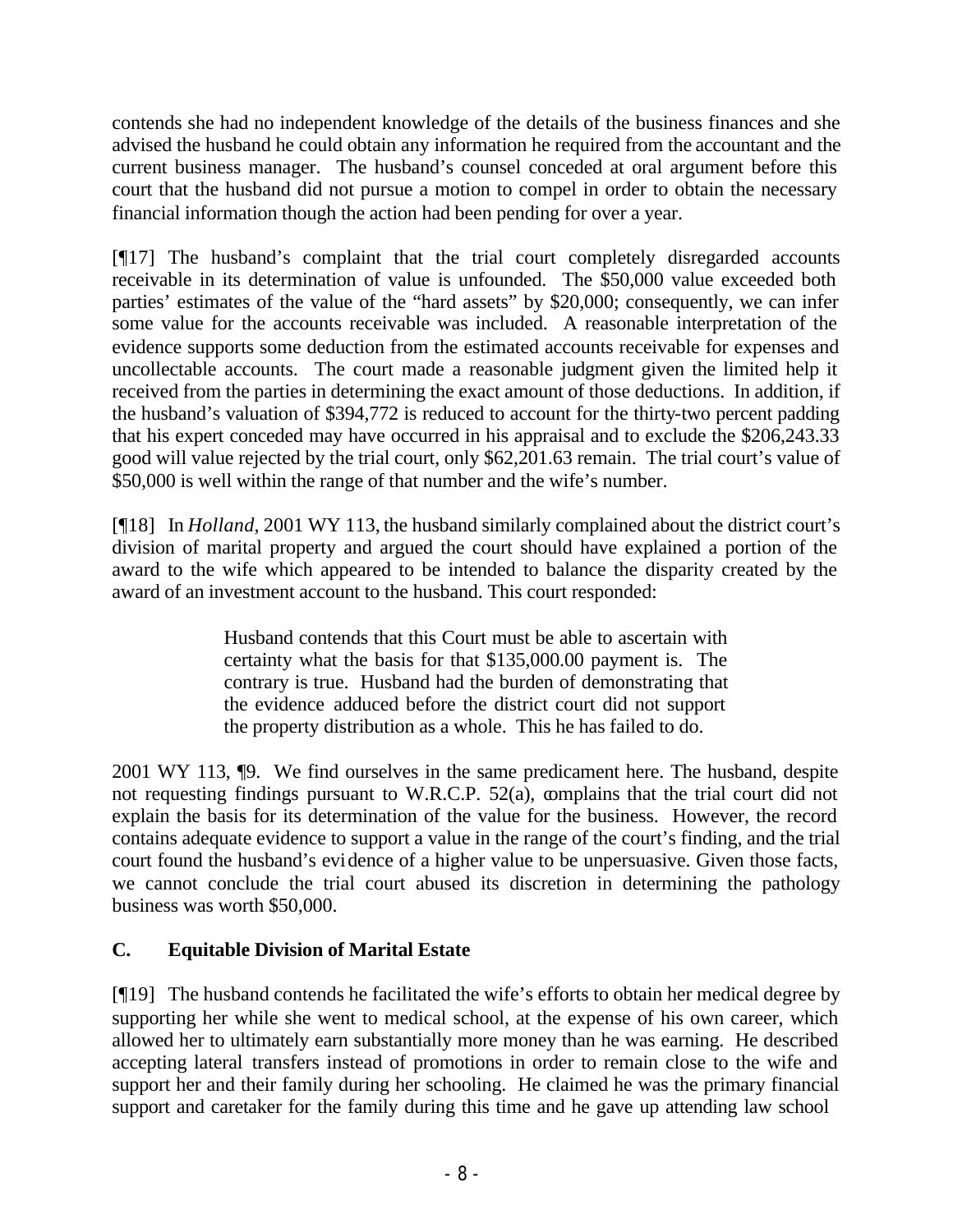because the parties could not marry and pursue both careers at the same time. The husband claims his deference to the wife's career resulted in her earning approximately \$143,500 annually while he was earning approximately \$57,450 annually from his federal employment (\$44,450) and his part-time employment with the pathology business (\$13,000). On this basis, he argues the trial court abused its discretion by refusing to consider awarding him more than half of the marital assets to offset the sacrifices he made and the corresponding detrimental impact to his earning capacity.

[¶20] Pursuant to Wyo. Stat. Ann. § 20-2-114 (LexisNexis 2001):

[T]he court shall make such disposition of the property of the parties as appears just and equitable, having regard for the respective merits of the parties and the condition in which they will be left by the divorce, the party through whom the property was acquired and the burdens imposed upon the property for the benefit of either party and children.

The decision letter dispels the husband's accusation the court arbitrarily refused to consider his argument and instead reflects the court carefully considered his position and sets out the explicit reasons why the court concluded the facts did not support an increase in the proportion of the property awarded to the husband:

> [The husband] is not entitled to any reimbursement for career changes and adjustments. These are the compromises which are made by virtually every party to a marriage. [The wife] could just as well claim that she would have entered a more lucrative specialty if she had been single. [The husband] does not cite any law which allows a party to receive compensation for what he or she might have been able to earn as a single person.

> [The husband] is not entitled to reimbursement for [the wife] having obtained a medical degree during the marriage. This is not a case where [the wife] filed for divorce shortly after graduation and left [the husband] without significant income or assets. Both parties had college degrees at marriage. [The husband] has a good job. Both benefitted from [the wife's] medical degree. [The husband] received compensation as an employee of the pathology business. They have accumulated a substantial amount of property.

[¶21] We have long recognized the trial court possesses a great amount of discretion in dividing marital property. *Hall*, 2002 WY 30, ¶14. Just and equitable division of property is just as likely not to be equal. *Id.; Carlton v. Carlton*, 997 P.2d 1028, 1032 (Wyo. 2000). The trial court should consider all facts and circumstances surrounding the dissolution of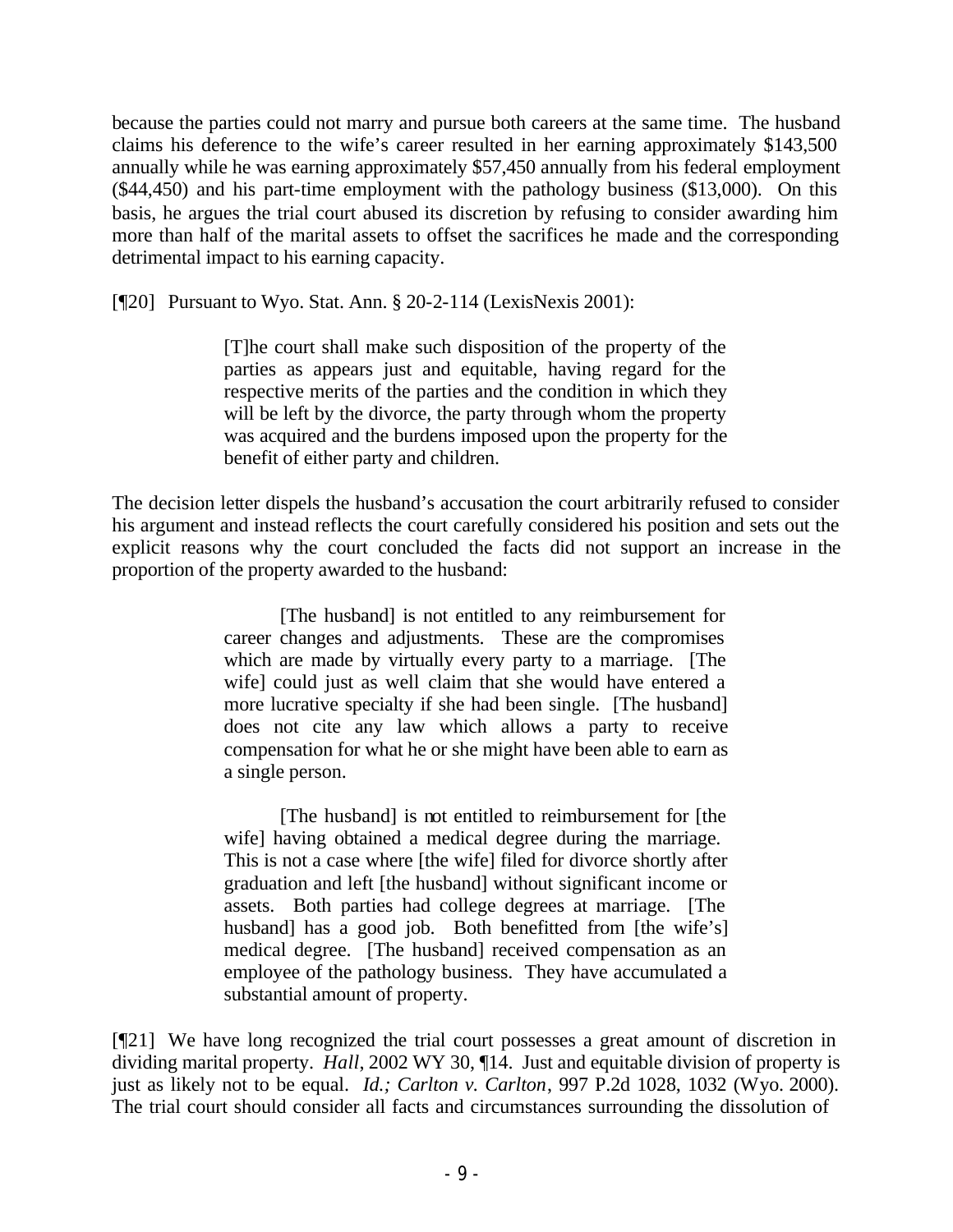the marriage in dividing a couple's marital assets. *Hall,* 2002 WY 30, ¶14; *Carlton*, 997 P.2d at 1034.

[¶22] In this case, the trial court attempted to split the marital assets as equally as possible and ordered payments be made between the parties to balance the awards when the actual value of a hard asset granted to one party was disparate from the value of a similar asset granted to the other. By way of example, the trial court awarded the marital home to the wife and awarded a residence of lower value to the husband. However, it ordered the wife to pay the husband the \$71,465 difference between the values of the two homes.

[¶23] The trial court was not persuaded that the husband's support for the wife's education made a significant difference in the equities and concluded the circumstances were not similar to the *Grosskopf v. Grosskopf*, 677 P.2d 814 (Wyo. 1984), case where a husband, who had been supported financially by the wife in pursuit of his professional education, filed for divorce immediately after graduation. In this case, the evidence showed both parties assisted in supporting the family during the medical school years, and the trial court found, in the years since the wife graduated from medical school, the husband benefited equally from the income she earned as a result of her medical degree.

[¶24] We decline to micromanage the disposition of marital property by the trial courts. Suffice it to say, it is clear the trial court in this case tried to divide the marital property in half by awarding assets and cash of \$331,822 to the husband and \$321,897 to the wife. We are unable to identify any manifest abuse of discretion in the division of this marital estate. *Carlton*, 997 P.2d at 1032.

# **D. Procedural Issue–Form of Decree**

[¶25] The Decree of Divorce fails to set forth the \$25,000 cash award to the husband for his share of the business as described in the decision letter. The appropriate procedure for drafting and approving orders is provided in W.R.C.P. 58(a) (emphasis added):

> (a) Presentation. Subject to the provisions of Rule 55(b) and unless otherwise ordered by the court, written judgments or orders shall be presented to the court within 20 days after its decision is made known. *Before submitting the judgment or order, the party drafting it shall seek to secure the written approval as to form of the other parties. If, within 10 days, approval as to form is not obtained, the party drafting the form of judgment or order may forward the original to the court and serve a copy on the other parties with a notice advising objections must be made within 10 days. If no written objection is timely filed, the court may sign the judgment or order.* If objection is filed, the court will resolve the matter with or without a hearing. A party objecting shall submit an alternative form of judgment or order with the objection.